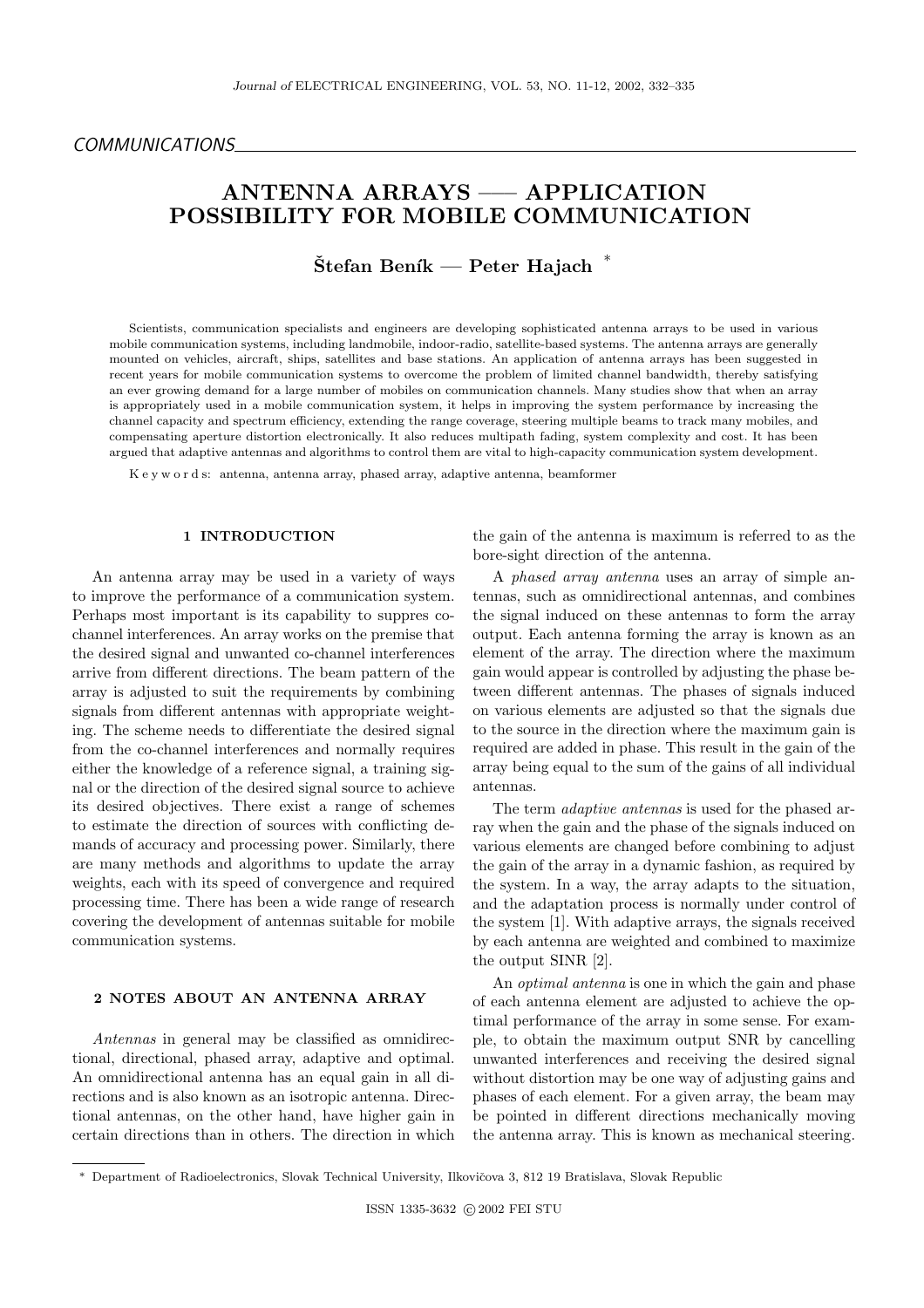Beam steering can also be accomplished by appropriately delaying the signals before combining them. This process is known as electronic steering, and there are no mechanical movements. For narrow-band signals, the phase shifters are used to change the phase of signals before combining them. The required delay may also be accomplished by inserting varying lengths of coaxial cables between the antenna elements and the combiner. Changing the combinations of different lengths of these cable leads to different combinations of beam steering networks to point to beam in different directions, which is sometimes referred to as beam switching [1].

Electronic beam steering can be used in mobile applications to enhance spectrum efficiency as well as to reduce the problems associated with multipath propagation. The use switched parasitic antenna elements to achieve beam steering has been examined [4]. As mobile systems now operate over two or more frequency bands, antenna arrays that operate in more than one frequency band are required. Preferably these antennas can operate at the two frequencies simultaneously with similar coverages (similar radiation patterns). In [5] the design and simulation results of a dual-band smart antenna using RL and L loaded wire elements are presented. Previously, lumped impedance loads in wire elements were used to increase the bandwidth. The array comprises six loaded monopole elements on an infinite ground plane. The elements are arranged with a centre-fed element surrounded by a circle of five symmetric parasitic elements. The parasitic elements become reflectors when shorted to the ground using pin diodes. When not shorted, the parasitic elements have little effect on the antenna characteristic. The antenna has five beam directions at 72◦ spacing through 360◦ . One smart antenna implementation strategy uses an adaptive antennas array, consisting of an array of antenna elements arranged in a straight line, circular or planar geometry, whose outputs are adaptively combined through a set of complex weights to form a single output. Unfortunately, adaptive antennas have strong implementation costs and complexity constraints because they cannot be integrated into an arbitrary cellular system in a straightforward manner [9]. Another implementation strategy uses a switched-beam antenna, consisting of a multiple narrow-beam directional antennas along with a beam- selection algorithm. Switched-beam smart antennas offer a potentially more desirable solution than the adaptive antenna array since they are based on a wellknown technology, require no complicated beam-forming (combining) network, and require no significant changes to the existing cellular infrastructure.

Switched-beam antennas are based on the retro-targeting concept. The selection of the activated receive beam is based on the received signal-strength indicator. Forwardchannel transmission is over the best received beam, ie, the same beam is used for both reception and transmission. Beam forming is accomplished by using physically directive antenna elements to create the aperture and, thus, the gain. If the received CIR (carrier-to-interference ratio) falls below some pre-set level during a call, the (BS) base station then switches to the best available beam for transmission and reception. The directive nature of the narrow antenna beams ensures that, in a given system, the level of co-channel interference experienced from and by neighbouring co-channel cells is much lower on average than that experienced when using conventional widecoverage BS antennas.

#### 3 PHASED ARRAY

With phased arrays, the signals received by each antenna are weighted and combined to create a beam in the direction of the mobile. The same performance can also be achieved by sectorized antennas, whereby a different antenna is used to form each beam. As the number of antennas increases, the received signal gain (range) increases proportionally to the number antennas, but only until the beamwidth of the array is equal to that of the angle of multipath scattering around the mobile [2].

#### 4 CONVENTIONAL BEAM FORMING

Adjusting only the phase of signals from different elements to point a beam in a desired direction is the conventional method of beam pointing or beam forming. The gain of each signal is kept the same. This determines the total gain of the array in the beam pointing direction, also known as the look direction. The shape of the antenna pattern in this case is fixed, that is, the positions of the side lobes with respect to the main beam and their level are unchanged or, when the main beam is pointed in different directions by adjusting various phases, the relative position of the side lobes with respect to the main lobe does not change. This, however, may be changed by adjusting the gain and phase of each signal to shape the pattern as required. The amount of change depends upon the number of elements in the array.

With an  $M$ -element array, one is able to specify  $M-1$ positions. These may be one maximum in the direction of the desired signal and  $M-2$  minima (nulls) in the directions of unwanted interferences. This flexibility of an M-element array to be able to fix the pattern at  $M-$ 1 places is known as the degree of freedom of the array. For an equally spaced linear array, this is similar to an  $M-1$  degree polynomial of  $M-1$  adjustable coefficients, with the first coefficient having the value of unity.

### 5 ARRAYS IN MOBILE COMMUNICATIONS SYSTEMS

Arrays may be used in various configurations for mobile communications. The systems considered include base-mobile, indoor-mobile, satellite-to-satellite communications systems.

The base-mobile system consists of a base station situated in a cell and serves a set of mobiles within the cell.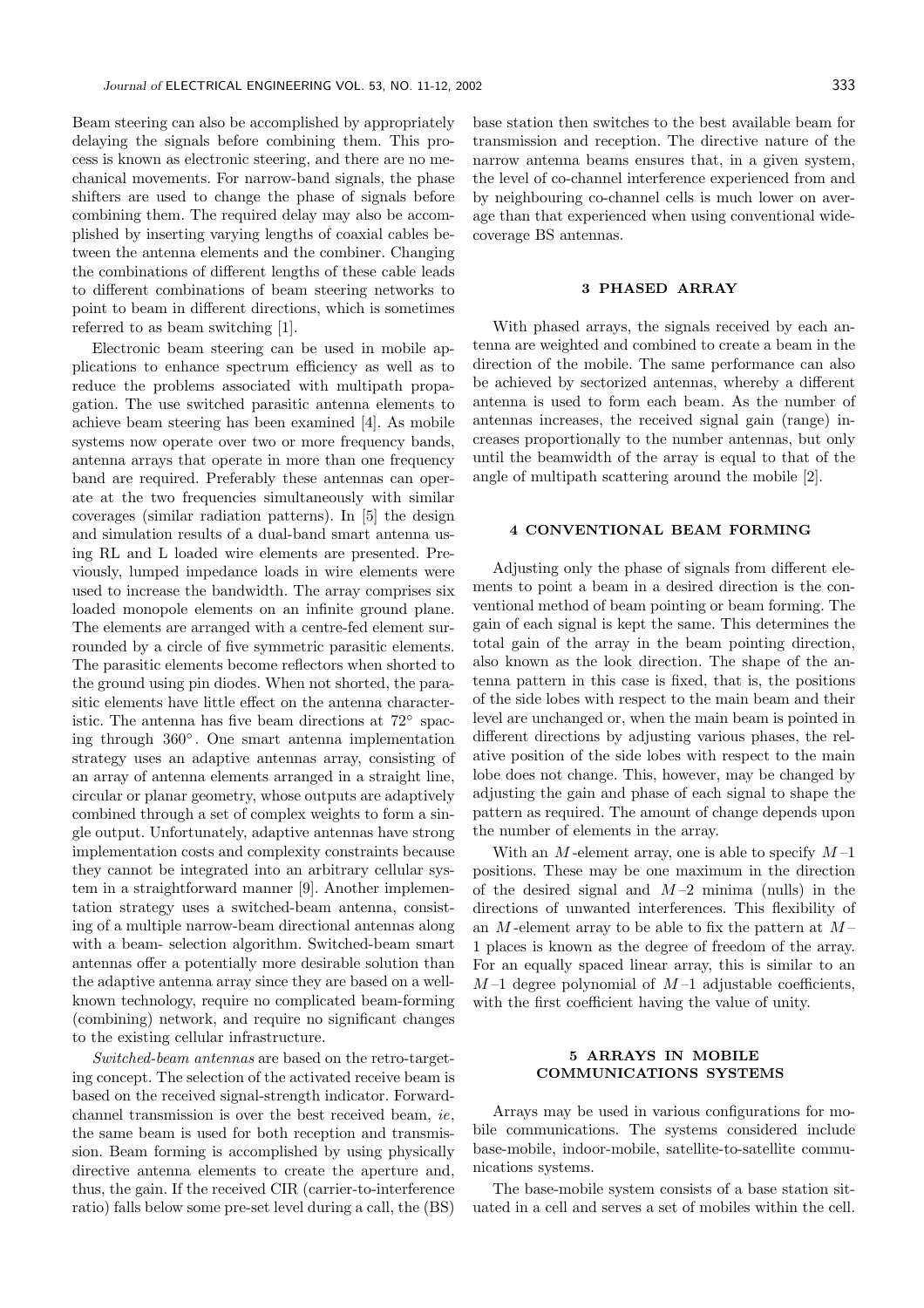The baase statio system transmits signals to each mobile and receives signals from them. It provides the link between the mobiles within the cell and the rest of the network.

Multiple antennas at the base station may be used to form multiple beams to cover the whole cell site. For example, three beams with a beam-width of 120◦ each or six beams with a beam-width of  $60^{\circ}$  each may be formed for the purpose. The base station with adaptive beams is used to find the location of each mobile, and then beams are formed to cover different mobiles or group of mobiles. This set-up is different from the one discussed previously, where a number of beams of fixed shape cover the whole cell. Here, the beams are shaped to cover the traffic. As the mobiles move, the different beams cover different clusters of mobiles, offering the benefit of transmitting the energy toward the mobiles.

In contrast to steering beams toward mobiles, one may adjust the pattern so that it has nulls toward other mobiles. A null in an antenna pattern denotes a zero response. In practice, however, this is seldom achievable, and one creates a pattern with a reduced response toward undesirable interferences. Formation of nulls in the antenna pattern toward co-channel mobiles helps to reduce the co-channel interference in two ways. In the transmission mode, less energy is transmitted from the base toward these mobiles, reducing the interference from the base to them. In the receiving mode, this helps to reduce the contribution from these mobiles at the base. The use of antenna arrays for indoor mobile radio systems is discussed in [3], [7].

In satellite-mobile systems, the mobiles (mostly vehicles) directly communicate with the satellite, in contrast to a system where a base station acts as a repeater station by communicating with the satellite on one hand and the mobiles on the other. An array mounted on board of the satellite provides the beam-generation facility. Depending upon the type of array system utilized, many scenarios are possible.

Fixed-shape beams: in a simplistic situation, beams of fixed shape and size may be generated to cover the area of interest. Proposed fixed-beam antennas use multibeam phased arrays for mobile communications.

Traditionally, phased arrays have been used in a feed network to control the beam coverage area. A typical system consists of a high-gain large reflector antenna along with an array of feed elements placed in the focal plane of the reflector in a particular geometry able to generate a limited number of fixed-shape spot beams. A particular beam is selected by choosing a combination of feed elements. The steering of beams is achieved by controlling the phases of signals prior to the feed elements. Dual circuitry is employed for transmit and receive modes for the signal to flow in both directions.

Dynamic beams: A system using fixed-shape beams does not require knowledge of the traffic conditions, as does a system generating spot beams of varying shapes and sizes dictated by positions of the mobiles. This also helps to reduce the transmitted power due to its directed nature of transmission, relaxing the need to generate large amounts of power onboard of a satellite. The system is generating an arbitrarily shaped beam to be pointed at a desired location.

Recent developments in monolithic MMCI (monolithic microwave integrated circuit) technology, which allows fabrications of power amplifiers, phase shifters and low noise amplifiers directly coupled to radiating elements, provides multibeam functionality using a very small space onboard of the satellite. The technology enables one to fabricate a large number of active elements that may be independently controlled by digital hardware. This, along with digital signal processing, gives one the ability to generate a large number of independent beams of arbitrary shapes, which may be steered at any desired location. Such active elements have been used GLOBSTAR and IRIDIUM systems. Panels containing a large number of elements are used to generate many fixed-shape beams.

Array on Mobiles: When mobile satellite systems use a number of antennas mounted on a vehicle, then the beam electronically steered in the direction of a satellite uses phase shifters. Electronic steering is not utilized for German TV-SAT2 system using multiple antennas. It employs four sets of pre-oriented antenna elements mounted on four faces of truncated pyramids. Fixed beams from each set are formed separately and are switched depending on the orientation on the mobile relative to the geostationary satellite used. The system is useful for larger vehicles, such as buses and trains.

Separate elements that are alternately placed side by side in a planar configuration for transmit and receive modes use digital beam-forming techniques for tracking two satellites in multisatellite systems. The systems uses low-orbit satellites.

A spherical array mount, useful for ships and aircraft employs digital beam forming to control the beam direction.

# 6 PERFORMANCE IMPROVEMENT USING AN ARRAY

An antenna array is able to improve the performance of a mobile communication system in a number of ways. It provides the ability to reduce co-channel interferences and multipath fading resulting in a better quality of services, such as reduced BER (bit error rate) and outage probability. Its capability to form multiple beams could be exploited to serve many users in parallel, resulting in an increased spectral efficiency. Its ability to adapt beam shapes to suit traffic conditions is useful in reducing the interference. We use an antenna array to reduce delay spread and multipath fading. Delay spread is caused by multipath propagation where a desired signal arriving from different directions gets delayed due to the different travel distances involved. An array with ability to form beams in certain directions and nulls in others is able to suppress some of these delayed arrivals. In the transmit